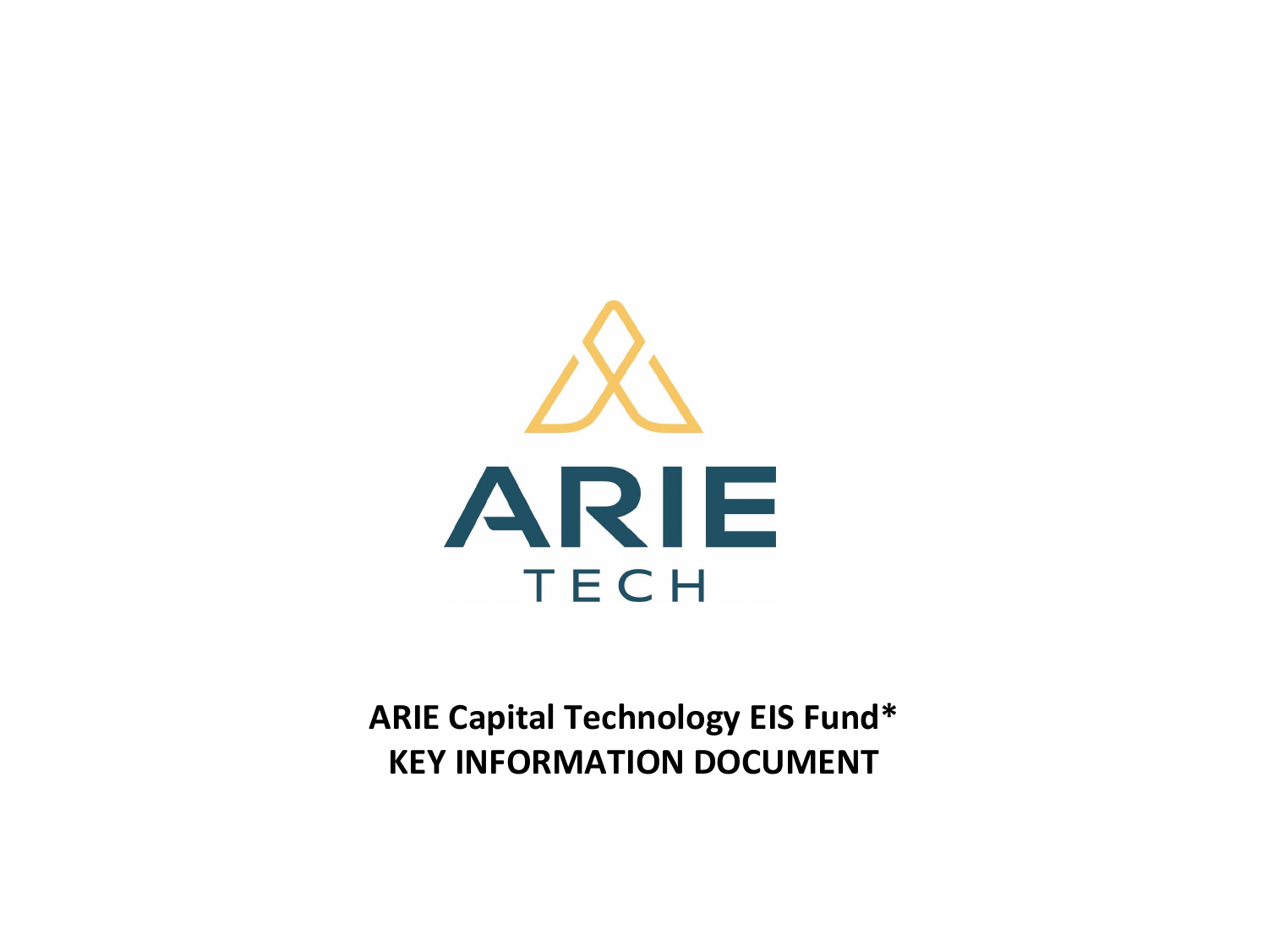## **A World of Difference**

#### **Purpose**

This document provides you with key information about this investment product. It is not marketing material. The information is required by law to help you understand the nature, risks, costs, potential gains and losses of this product and to help you compare it with other products.

**Product:** The ARIE Capital Technology EIS Fund\* (the "Fund")

**Manufacturer**: Prosper Capital LLP ("Prosper") 020 3322 7846 **Competent Authority**: Prosper is authorised and regulated by the Financial Conduct Authority ("FCA") FRN: 453007 This KID was produced on 1<sup>st</sup> November 2021

Warning: you are about to purchase a product that is not simple and may be difficult to understand.

#### **What is this product?**

**Type:** Enterprise Investment Scheme ("EIS") Fund which is an Alternative Investment Fund under AIFMD

**Objectives:** The Fund's core investment strategy is to focus on new, early stage and growth companies across the technology sector.

**Intended Retail Investor**: individuals with sufficient earnings to take advantage of the tax reliefs provided by EIS who have a capacity for high risk investments and do not need access to their capital for between 3 and 5 years. You should be advised by a retail financial adviser or have previous experience of investing in non-readily realisable securities and qualification criteria applies.

#### **What are the risks and what could I get in return?**

#### **Risk Indicator:**



Lower Risk Higher Risk

The risk indicator assumes you keep the product for at least 7 years. You cannot cash in early. You may not be able to sell your product easily or you may have to sell at a price that significantly impacts on how much you get back.

#### **Performance Scenarios**

The table below shows the money you could get back over the next six years, under different scenarios, assuming that you invest £10,000. The scenarios shown are a simplified representation of possible outcomes based on compounded returns and do not include the impact of EIS tax reliefs which depend on your individual circumstances and are subject to change.

# Local Action with Global Vision

**November 2021**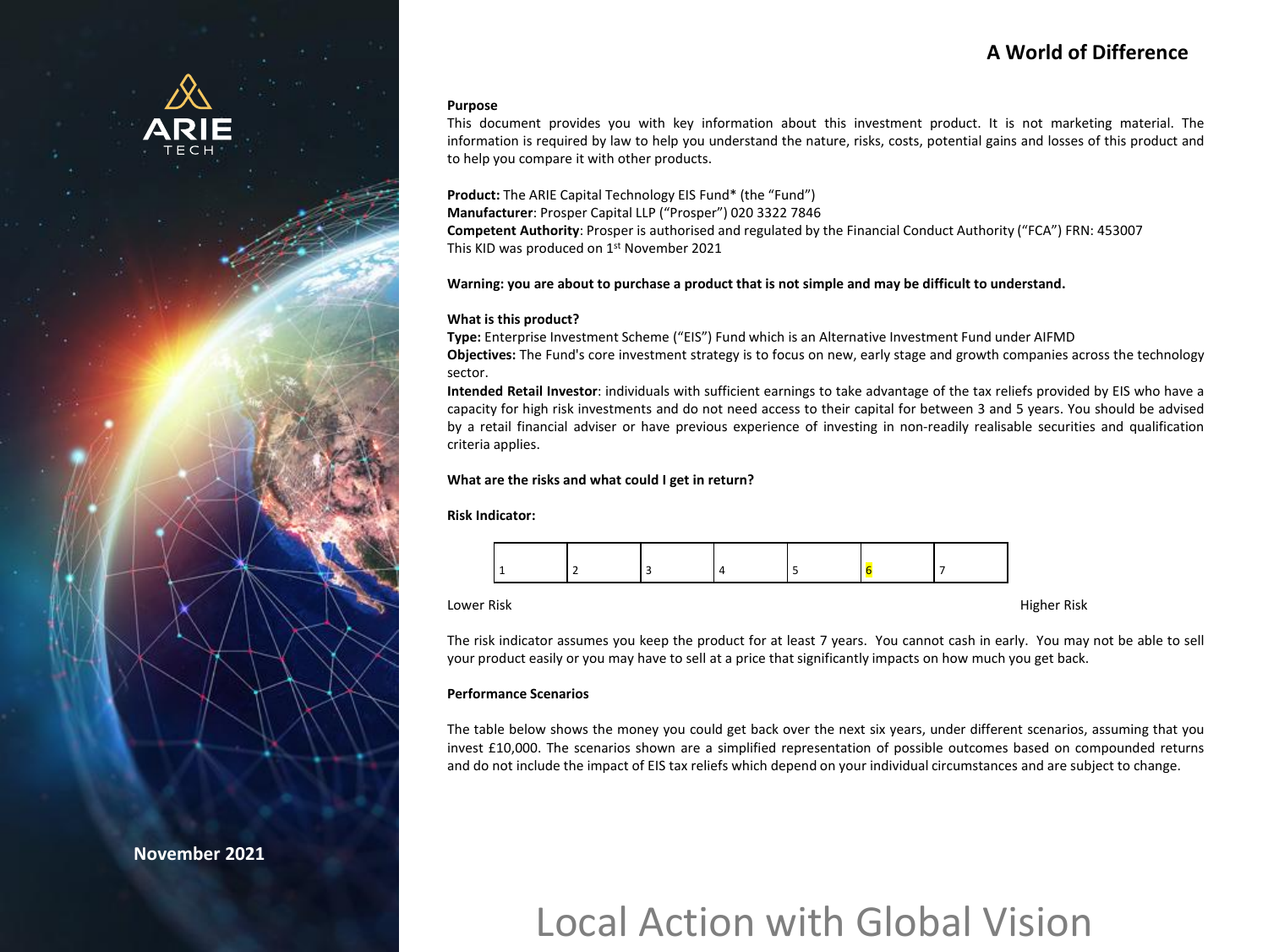## **A World of Difference**



The above performance scenarios are theoretical, and it may not be possible to realise the value of the investment prior to an exit which is estimated between 3 and 5 years but may take longer.

#### **What happens if the Fund is unable to pay out?**

Should an investee company experience financial difficulties, it is possible that you will lose all of your investment into that company. You may be able to claim loss relief under the EIS rules. You may be able to claim compensation from the Financial Services Compensation Scheme ("FSCS") in certain circumstances where a regulated firm, approved bank or eligible custodian is in default. Not every investor is eligible to claim under this scheme. Further information is available from Prosper or the FSCS at [www.fscs.org.uk](http://www.fscs.org.uk/)

#### **What are the costs?**

The Reduction in Yield ("RIY") shows the impact total costs have on what you get back. The total costs take into account oneoff, recurring and incidental costs. The costs that are shown here are the costs of this product. There may be other costs charged to you by the person who is either selling this product to you or advising you on this product. They will provide you with information about these costs and show you the impact that all costs will have on your investment over time. The table shows what the costs, including potential exit penalties, could mean for different holding periods. The figures assume you invest £10,000 and moderate performance scenario.

|                    | Cash in after 1 year |             | Cash in after 3 years |             | Cash in after 5 years |             |
|--------------------|----------------------|-------------|-----------------------|-------------|-----------------------|-------------|
|                    | Advised              | Not advised | Advised               | Not advised | Advised               | Not advised |
| One-off costs      | £200                 | £200        | £200                  | £200        | £200                  | £200        |
| + recurring costs  | £0                   |             | £0                    |             | £0                    |             |
| + incidental costs | £0                   |             | £0                    |             | £0                    |             |
| = Total costs      | £200                 | £200        | £200                  | £200        | £200                  | £200        |
| <b>RIY</b>         | 2%                   | 2%          | 2%                    | 2%          | 2%                    | 2%          |

## Local Action with Global Vision